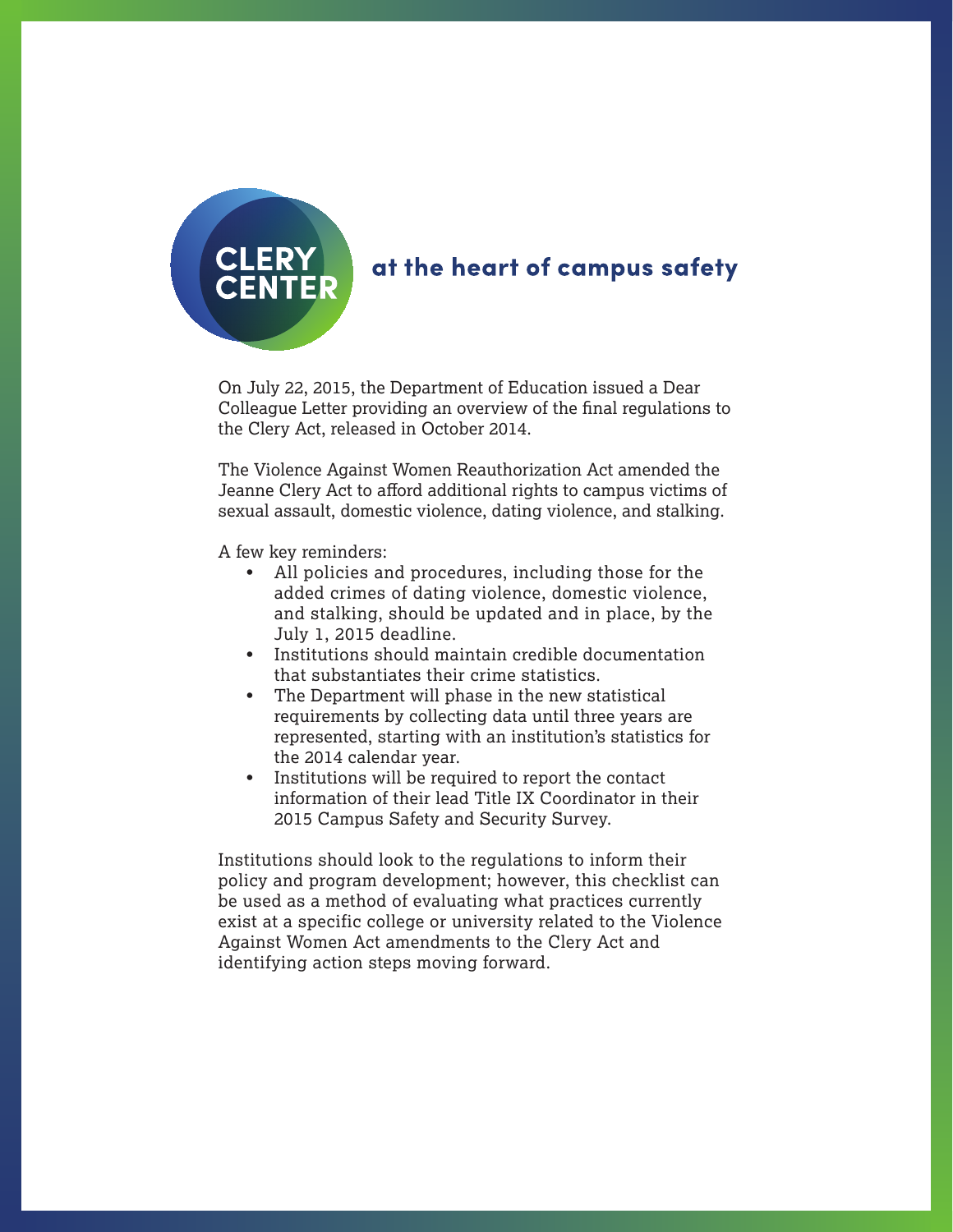## **Checklist:** VAWA Amendments to Clery

| <b>Statistical Reporting</b>                                                                                                                                                                       |                      |                     |
|----------------------------------------------------------------------------------------------------------------------------------------------------------------------------------------------------|----------------------|---------------------|
| <b>Requirement</b>                                                                                                                                                                                 | <b>Site Practice</b> | <b>Action Steps</b> |
| Reports statistics for the required crimes:                                                                                                                                                        |                      |                     |
| Sex offenses                                                                                                                                                                                       |                      |                     |
| For recording sex offenses:                                                                                                                                                                        |                      |                     |
| If rape, fondling, incest,<br>$\bullet$<br>or statutory rape occurs<br>in the same incident as<br>a murder, the institution<br>records both the sex<br>offense and the murder in<br>its statistics |                      |                     |
| Domestic violence<br>$\bullet$                                                                                                                                                                     |                      |                     |
| Dating Violence<br>$\bullet$                                                                                                                                                                       |                      |                     |
| Stalking                                                                                                                                                                                           |                      |                     |
| For recording reports on stalking, the institution:                                                                                                                                                |                      |                     |
| Records a crime statistic<br>for each and every year in<br>which the course of conduct<br>is reported to a local police<br>agency or to a campus<br>security authority                             |                      |                     |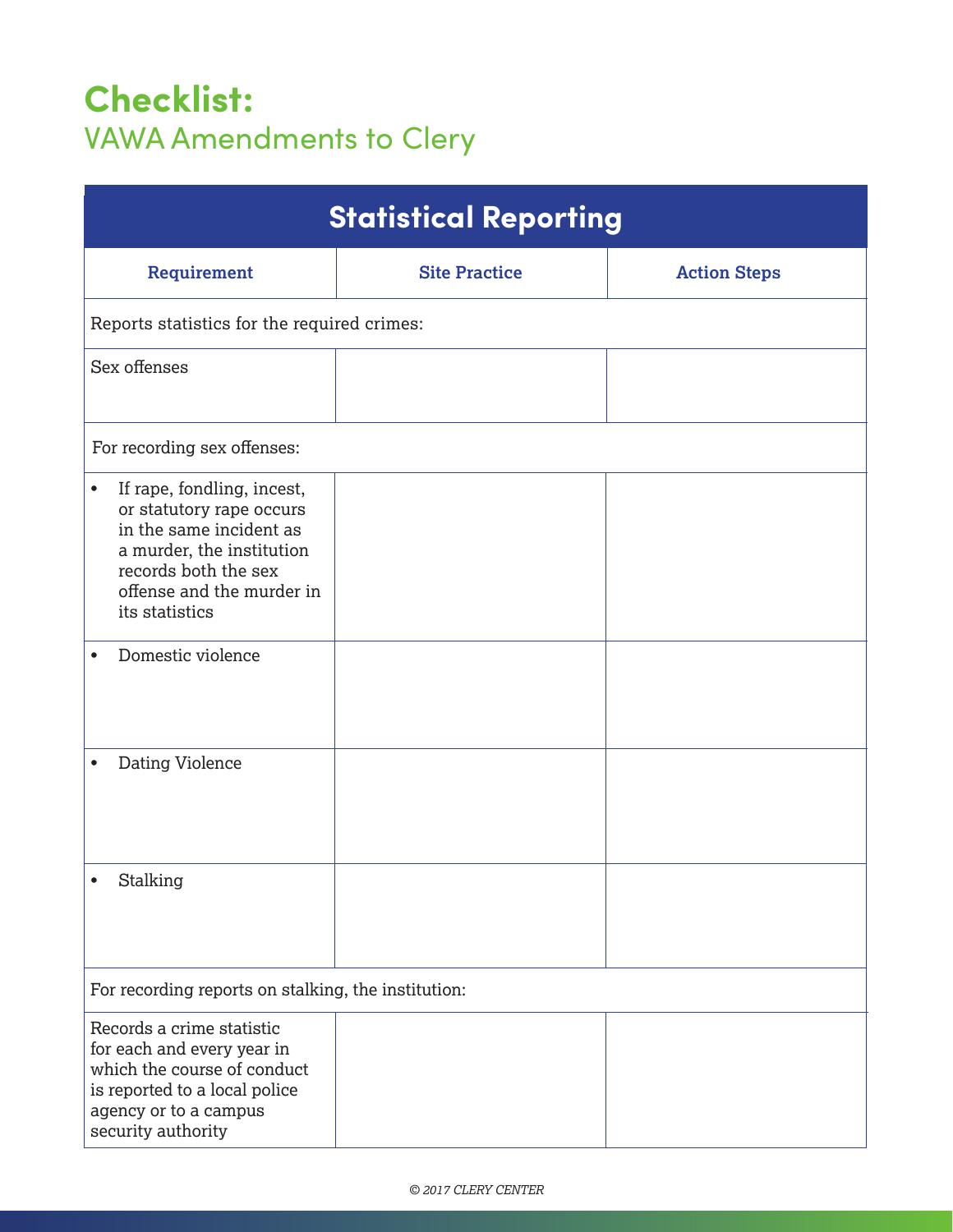| <b>Statistical Reporting</b>                                                                                                                                                                                                                                                     |                      |                     |  |
|----------------------------------------------------------------------------------------------------------------------------------------------------------------------------------------------------------------------------------------------------------------------------------|----------------------|---------------------|--|
| <b>Requirement</b>                                                                                                                                                                                                                                                               | <b>Site Practice</b> | <b>Action Steps</b> |  |
| For recording reports of stalking, the institution:                                                                                                                                                                                                                              |                      |                     |  |
| Records each report of<br>stalking as occurring only at<br>the first location within the<br>institution's Clery geography<br>in which a perpetrator<br>engaged in the stalking course<br>of conduct or a victim first<br>became aware of the stalking                            |                      |                     |  |
| For hate crimes, reports additional categories of bias (in addition to: race, gender, religion, sexual<br>orientation, ethnicity, & disability):                                                                                                                                 |                      |                     |  |
| Gender identity                                                                                                                                                                                                                                                                  |                      |                     |  |
| National origin                                                                                                                                                                                                                                                                  |                      |                     |  |
| Reports to the Department of<br>Education and discloses in its<br>annual security report statis-<br>tics the total number of crime<br>reports that were "unfounded"<br>and subsequently withheld<br>from its crime statistics*<br>* SEE: "Definitions & Terms: Unfounded Crimes" |                      |                     |  |

| Requirement                                                                      | <b>Site Practice</b> | <b>Action Steps</b> |
|----------------------------------------------------------------------------------|----------------------|---------------------|
| Law Enforcement Relationships & Jurisdiction                                     |                      |                     |
| Addresses the enforcement<br>authority and jurisdiction of<br>security personnel |                      |                     |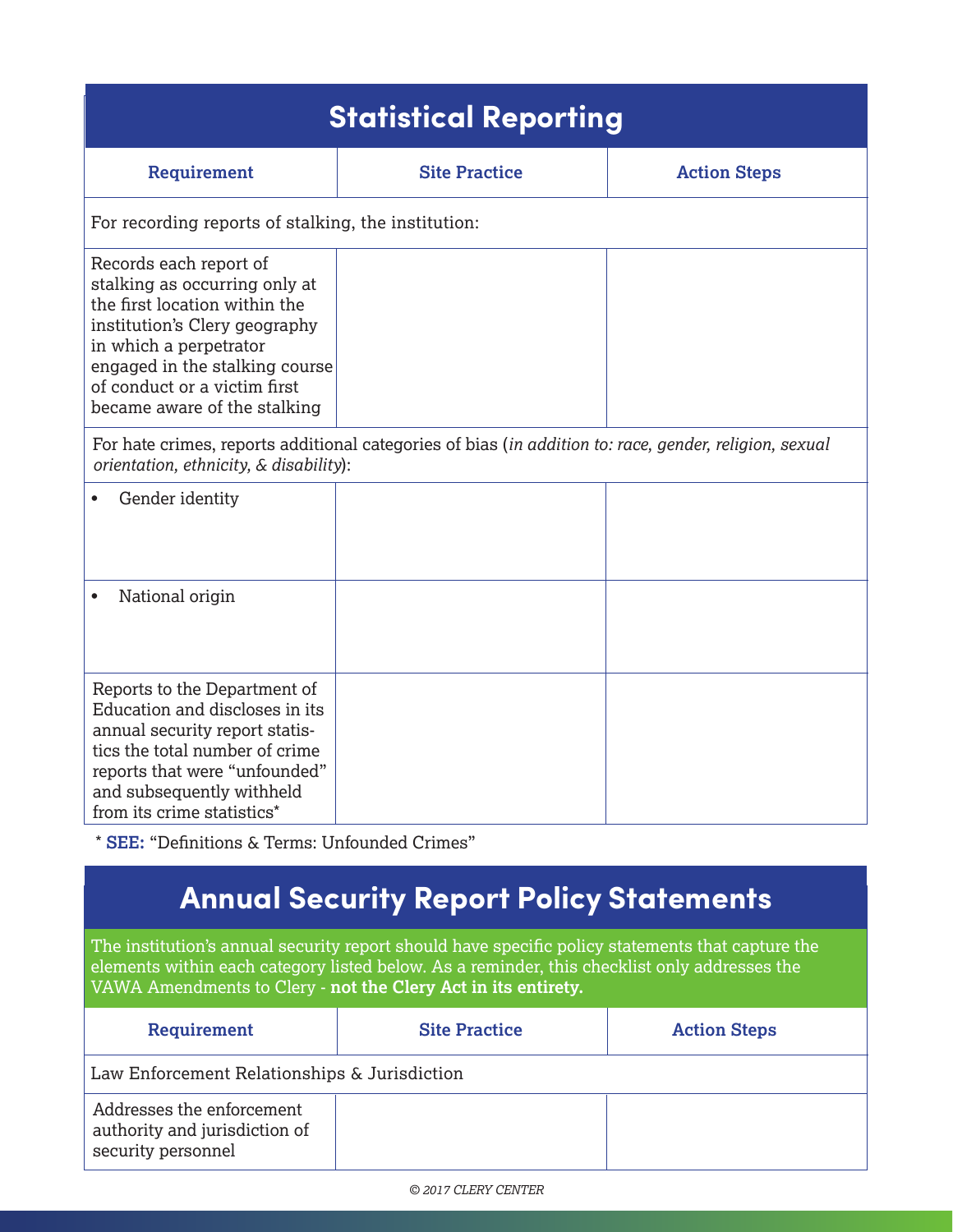| Requirement                                                                                                                                                                       | <b>Site Practice</b>                                                                                                                                                               | <b>Action Steps</b> |
|-----------------------------------------------------------------------------------------------------------------------------------------------------------------------------------|------------------------------------------------------------------------------------------------------------------------------------------------------------------------------------|---------------------|
| Addresses the working<br>relationship of campus security<br>personnel with State and local<br>police agencies, including:                                                         |                                                                                                                                                                                    |                     |
| Whether those security<br>personnel have the<br>authority to make arrests                                                                                                         |                                                                                                                                                                                    |                     |
| Any agreements, such<br>as written memoranda of<br>understanding between<br>the institution and<br>such agencies for the<br>investigation of alleged<br>criminal offenses         |                                                                                                                                                                                    |                     |
|                                                                                                                                                                                   | Procedures Victims Should Follow if a Crime of Sexual Assault, Domestic Violence, Dating<br><b>Violence, or Stalking Has Occurred</b>                                              |                     |
|                                                                                                                                                                                   | Questions to consider:                                                                                                                                                             |                     |
|                                                                                                                                                                                   | Does the institution provide the victim with information about these procedures in writing?<br>Is this information also reflected within the institution's annual security report? |                     |
| The importance of preserving<br>evidence that may assist<br>in proving that the alleged<br>criminal offense occurred<br>or that may be helpful in<br>obtaining a protection order |                                                                                                                                                                                    |                     |
| How and to whom the alleged<br>offense should be reported                                                                                                                         |                                                                                                                                                                                    |                     |
| Options about the<br>involvement of law<br>enforcement and campus<br>authorities, including<br>notification of the victim's<br>option to:                                         |                                                                                                                                                                                    |                     |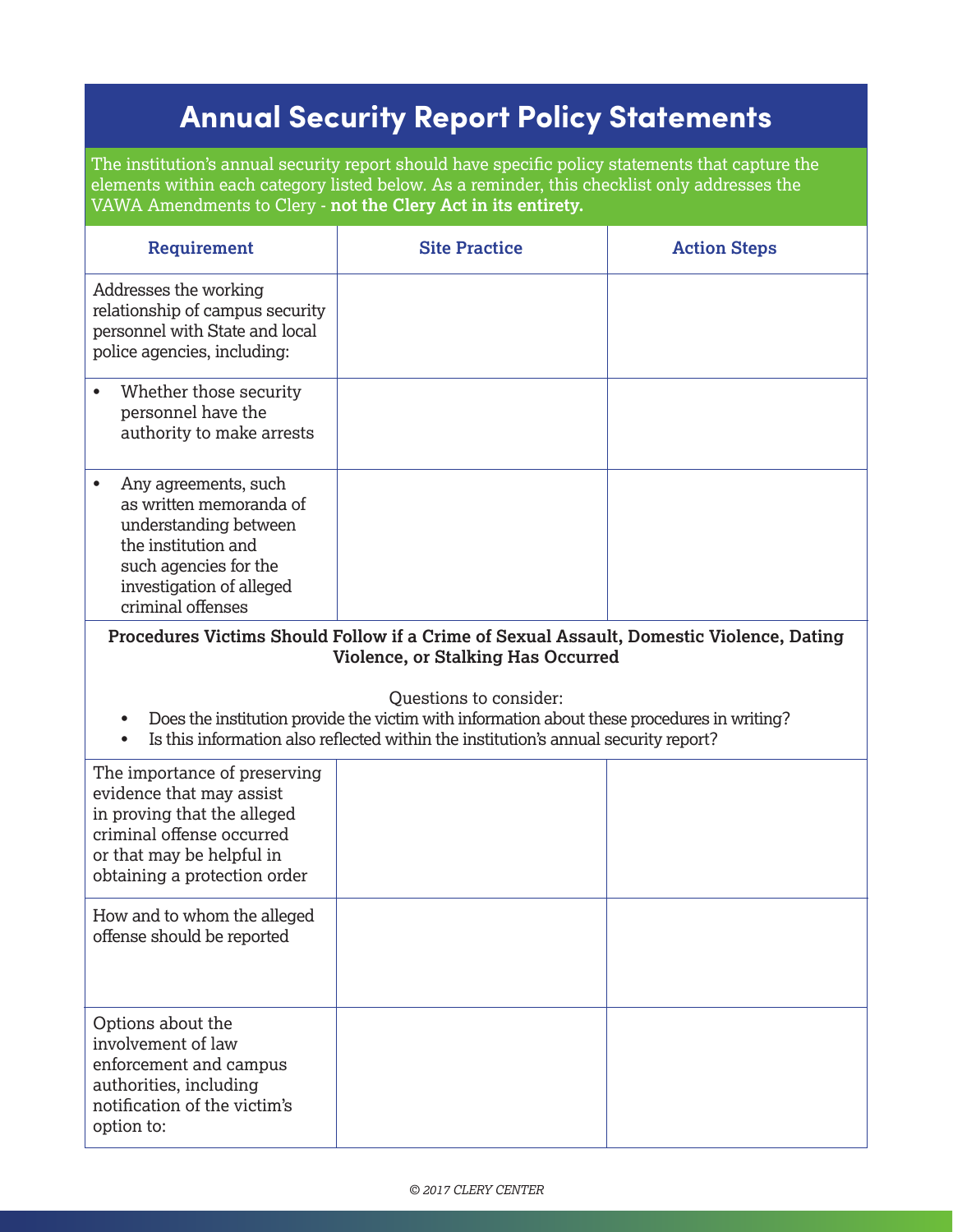| Requirement                                                                                                                                                                                                                                                           | <b>Site Practice</b> | <b>Action Steps</b> |
|-----------------------------------------------------------------------------------------------------------------------------------------------------------------------------------------------------------------------------------------------------------------------|----------------------|---------------------|
| Notify proper law<br>$\bullet$<br>enforcement authorities,<br>including on-campus and<br>local police                                                                                                                                                                 |                      |                     |
| Be assisted by campus<br>$\bullet$<br>authorities in notifying law<br>enforcement authorities if<br>the victim so chooses                                                                                                                                             |                      |                     |
| Decline to notify such<br>$\bullet$<br>authorities                                                                                                                                                                                                                    |                      |                     |
| Where applicable, the<br>rights of victims and the<br>institution's responsibilities<br>for orders of protection,<br>"no-contact" orders,<br>restraining orders, or<br>similar lawful orders issued<br>by a criminal, civil, or tribal<br>court or by the institution |                      |                     |
| Confidentiality                                                                                                                                                                                                                                                       |                      |                     |
| Information about how the<br>institution will protect the<br>confidentiality of victims<br>and other necessary<br>parties, including how the<br>institution will:                                                                                                     |                      |                     |
| Complete publicly available<br>$\bullet$<br>record keeping, including<br>Clery Act reporting and<br>disclosures, without the<br>inclusion of personally<br>identifying information<br>about the victim                                                                |                      |                     |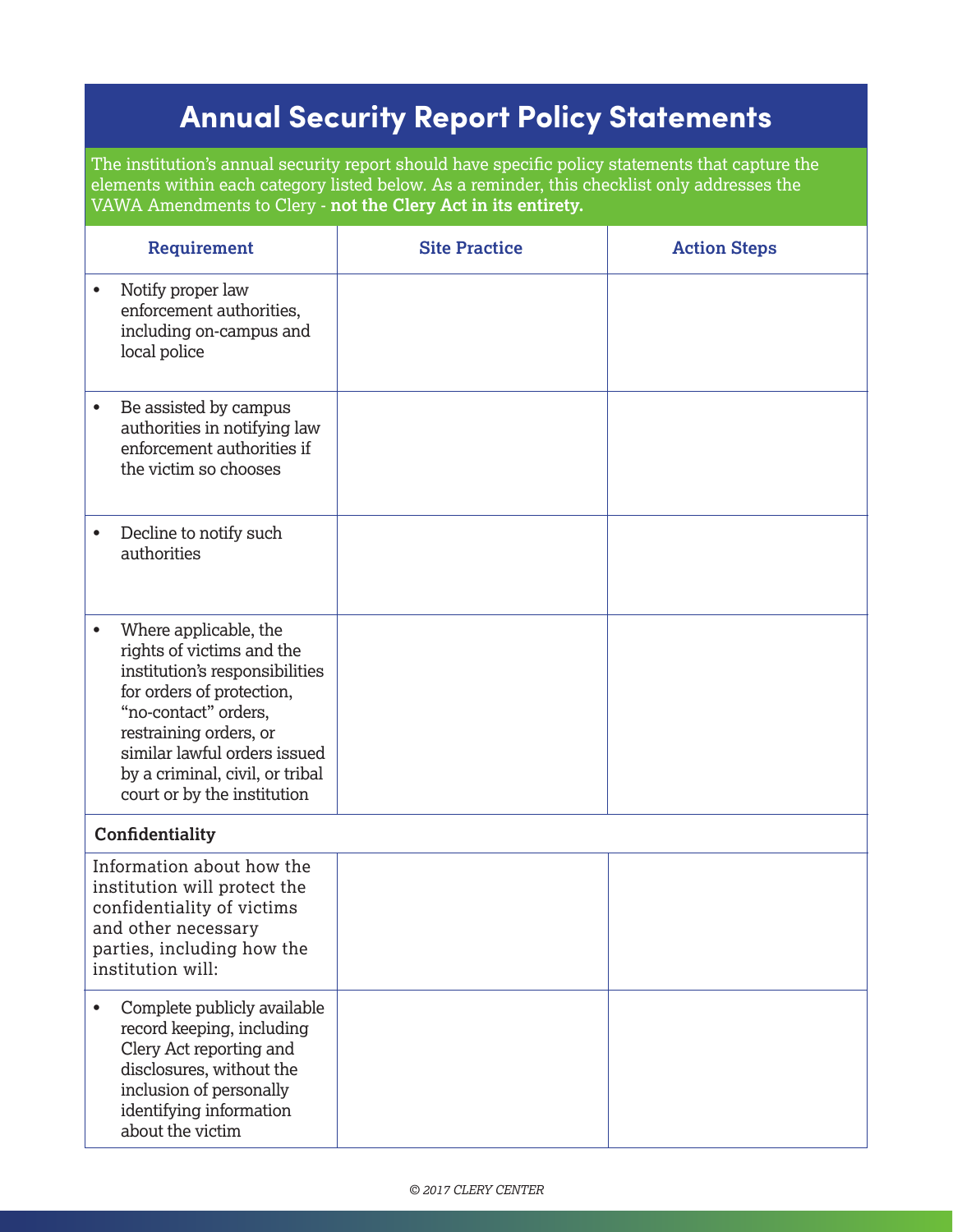| <b>Requirement</b>                                                                                                                                                                                                                                                                | <b>Site Practice</b>                                                                                                                                                   | <b>Action Steps</b> |
|-----------------------------------------------------------------------------------------------------------------------------------------------------------------------------------------------------------------------------------------------------------------------------------|------------------------------------------------------------------------------------------------------------------------------------------------------------------------|---------------------|
| Maintain as confidential<br>any accommodations<br>or protective measures<br>provided to the victim,<br>to the extent that<br>maintaining such<br>confidentiality would<br>not impair the ability of<br>the institution to provide<br>the accommodations or<br>protective measures |                                                                                                                                                                        |                     |
| <b>Disciplinary Action</b><br>"advisor," "proceeding," and "result."                                                                                                                                                                                                              | See below for specific descriptions and definitions for "prompt, fair, and impartial proceeding,"                                                                      |                     |
|                                                                                                                                                                                                                                                                                   | Explanation of the procedures for institutional disciplinary action in cases of alleged dating<br>violence, domestic violence, sexual assault, or stalking, including: |                     |
| Description of each type<br>$\bullet$<br>of disciplinary proceeding<br>used by the institution                                                                                                                                                                                    |                                                                                                                                                                        |                     |
| Steps, anticipated timelines,<br>and decision-making<br>process for each type of<br>disciplinary proceeding                                                                                                                                                                       |                                                                                                                                                                        |                     |
| How to file a disciplinary<br>$\bullet$<br>complaint                                                                                                                                                                                                                              |                                                                                                                                                                        |                     |
| How the institution<br>$\bullet$<br>determines which type of<br>proceeding to use based<br>on the circumstances of<br>an allegation                                                                                                                                               |                                                                                                                                                                        |                     |
| Description of the<br>$\bullet$<br>standard of evidence that<br>will be used during any<br>institutional disciplinary<br>proceeding                                                                                                                                               |                                                                                                                                                                        |                     |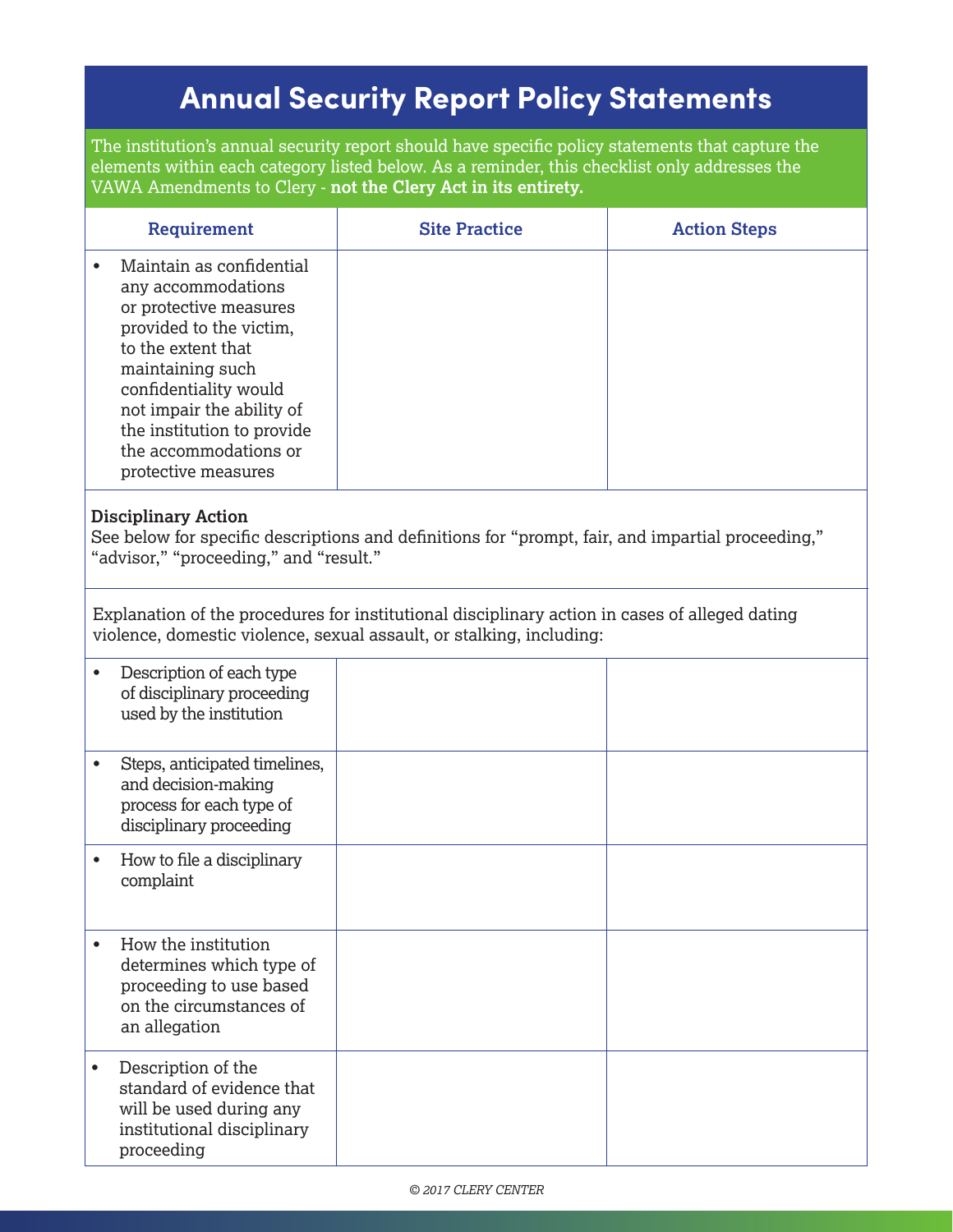|                                     | Requirement                                                                                                                                                                                                                                                                                                                | <b>Site Practice</b> | <b>Action Steps</b> |
|-------------------------------------|----------------------------------------------------------------------------------------------------------------------------------------------------------------------------------------------------------------------------------------------------------------------------------------------------------------------------|----------------------|---------------------|
| $\bullet$                           | List of all of the possible<br>sanctions that the<br>institution may impose<br>following the results<br>of any institutional<br>disciplinary proceeding<br>for an allegation of<br>dating violence, domestic<br>violence, sexual assault,<br>or stalking                                                                   |                      |                     |
| $\bullet$                           | Description of the range<br>of protective measures<br>that the institution<br>may offer to the victim<br>following an allegation                                                                                                                                                                                           |                      |                     |
|                                     | Provides that the proceedings will:                                                                                                                                                                                                                                                                                        |                      |                     |
| $\bullet$                           | Include a prompt, fair, and<br>impartial process from the<br>initial investigation to the<br>final result                                                                                                                                                                                                                  |                      |                     |
| $\bullet$<br>$\gg$<br>$\mathcal{Y}$ | Be conducted by officials<br>who, at a minimum,<br>receive annual training on:<br>the issues related<br>to dating violence,<br>domestic violence,<br>sexual assault, and<br>stalking<br>how to conduct an<br>investigation and<br>hearing process that<br>protects the safety of<br>victims and promotes<br>accountability |                      |                     |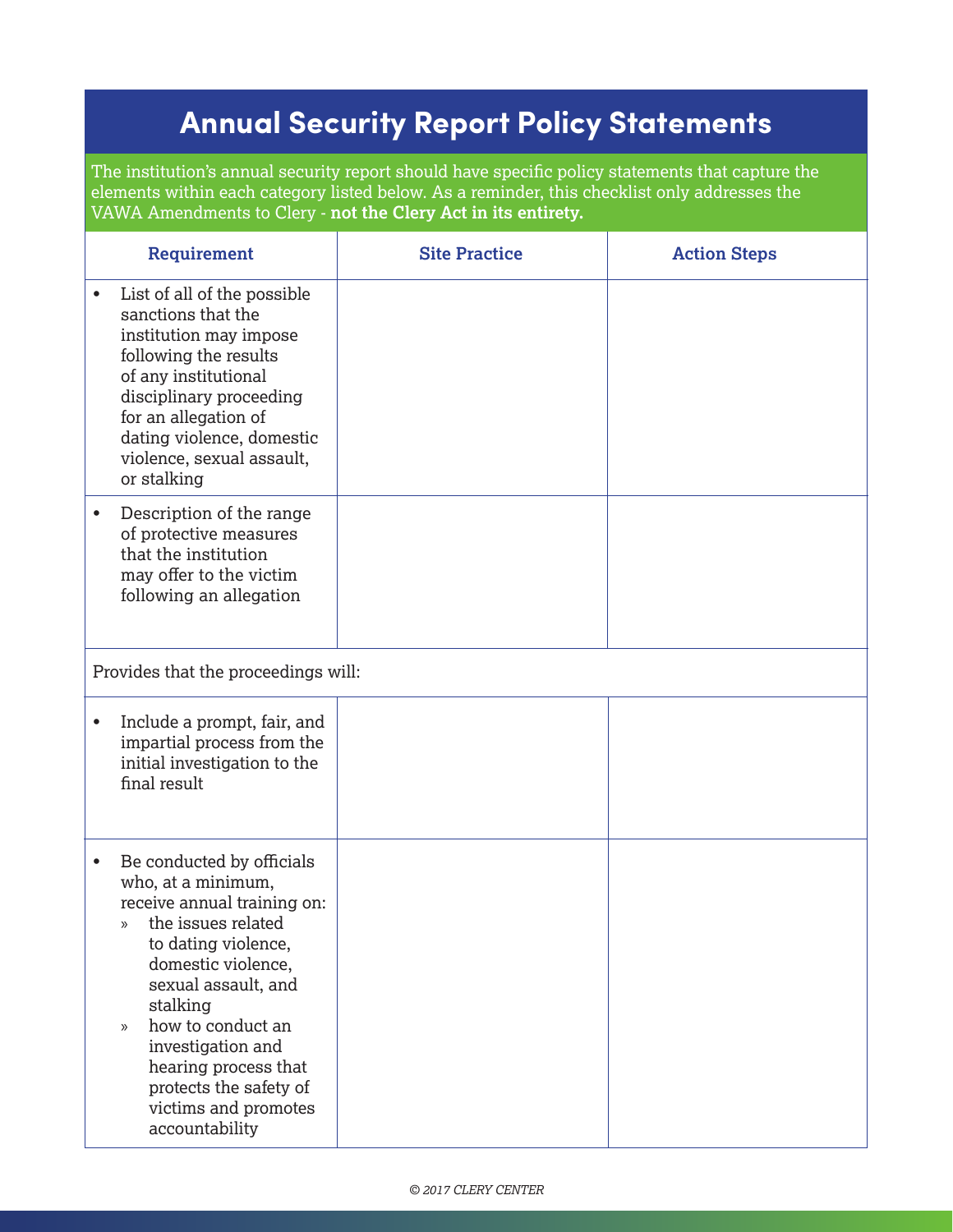The institution's annual security report should have specific policy statements that capture the elements within each category listed below. As a reminder, this checklist only addresses the VAWA Amendments to Clery - **not the Clery Act in its entirety.**

| Requirement                                                                                                                                                                                                                                                                          | <b>Site Practice</b> | <b>Action Steps</b> |
|--------------------------------------------------------------------------------------------------------------------------------------------------------------------------------------------------------------------------------------------------------------------------------------|----------------------|---------------------|
| Provide the accuser and<br>the accused with the same<br>opportunities to have<br>others present during any<br>institutional disciplinary<br>proceeding, including<br>the opportunity to be<br>accompanied to any related<br>meeting or proceeding by<br>the advisor of their choice* |                      |                     |

\* NOTE: The institution may not limit the choice of advisor or presence for either the accuser or the accused in any meeting or institutional disciplinary proceeding; however, the institution may establish restrictions regarding the extent to which the advisor may participate in the proceedings, as long as the restrictions apply equally to both parties.

| <b>Annual Security Report Policy Statements</b>                                                                                                                                                                                                                   |                                                                                                                                                                                |                                                                                                          |                     |
|-------------------------------------------------------------------------------------------------------------------------------------------------------------------------------------------------------------------------------------------------------------------|--------------------------------------------------------------------------------------------------------------------------------------------------------------------------------|----------------------------------------------------------------------------------------------------------|---------------------|
| The institution's annual security report should have specific policy statements that capture the<br>elements within each category listed below. As a reminder, this checklist only addresses the<br>VAWA Amendments to Clery - not the Clery Act in its entirety. |                                                                                                                                                                                |                                                                                                          |                     |
|                                                                                                                                                                                                                                                                   | <b>Requirement</b>                                                                                                                                                             | <b>Site Practice</b>                                                                                     | <b>Action Steps</b> |
| <b>Disciplinary Action</b><br>"See below for specific descriptions and definitions for "prompt, fair, and impartial proceeding,"<br>"advisor," "proceeding," and "result."                                                                                        |                                                                                                                                                                                |                                                                                                          |                     |
|                                                                                                                                                                                                                                                                   |                                                                                                                                                                                | States that the institution will simultaneously notify, in writing, both the accuser and the accused of: |                     |
| $\bullet$                                                                                                                                                                                                                                                         | The result of any<br>institutional disciplinary<br>proceeding that arises from<br>an allegation of dating<br>violence, domestic violence,<br>sexual assault, or stalking       |                                                                                                          |                     |
| $\bullet$                                                                                                                                                                                                                                                         | The institution's procedures<br>for the accused and the<br>victim to appeal the result of<br>the institutional disciplinary<br>proceeding, if such<br>procedures are available |                                                                                                          |                     |

#### *© 2017 CLERY CENTER*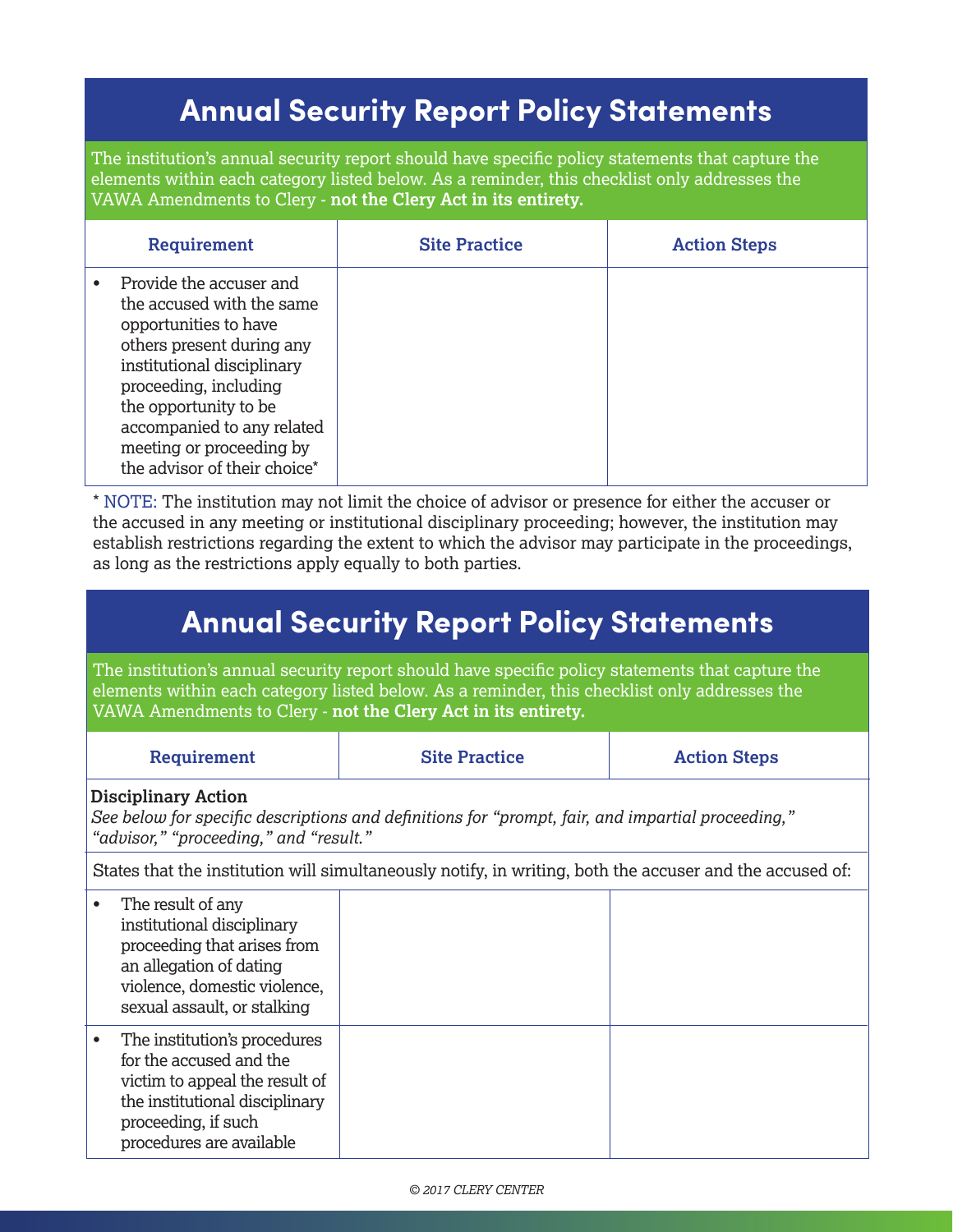| Requirement                                                                                                                                                                                                                                                                                                                                                            | <b>Site Practice</b> | <b>Action Steps</b> |
|------------------------------------------------------------------------------------------------------------------------------------------------------------------------------------------------------------------------------------------------------------------------------------------------------------------------------------------------------------------------|----------------------|---------------------|
| Any change to the result<br>$\bullet$                                                                                                                                                                                                                                                                                                                                  |                      |                     |
| When such results<br>$\bullet$<br>become final                                                                                                                                                                                                                                                                                                                         |                      |                     |
| <b>Written Notification</b>                                                                                                                                                                                                                                                                                                                                            |                      |                     |
| Statement that the institution<br>will provide written<br>notification to students and<br>employees about existing<br>counseling, health, mental<br>health, victim advocacy,<br>legal assistance, visa and<br>immigration assistance,<br>student financial aid, and<br>other services available<br>for victims, both within<br>the institution and in the<br>community |                      |                     |
| Statement that the<br>institution will provide<br>written notification to<br>victims about options for,<br>available assistance in, and<br>how to request changes to:                                                                                                                                                                                                  |                      |                     |
| Academic situations                                                                                                                                                                                                                                                                                                                                                    |                      |                     |
| Living situations<br>٠                                                                                                                                                                                                                                                                                                                                                 |                      |                     |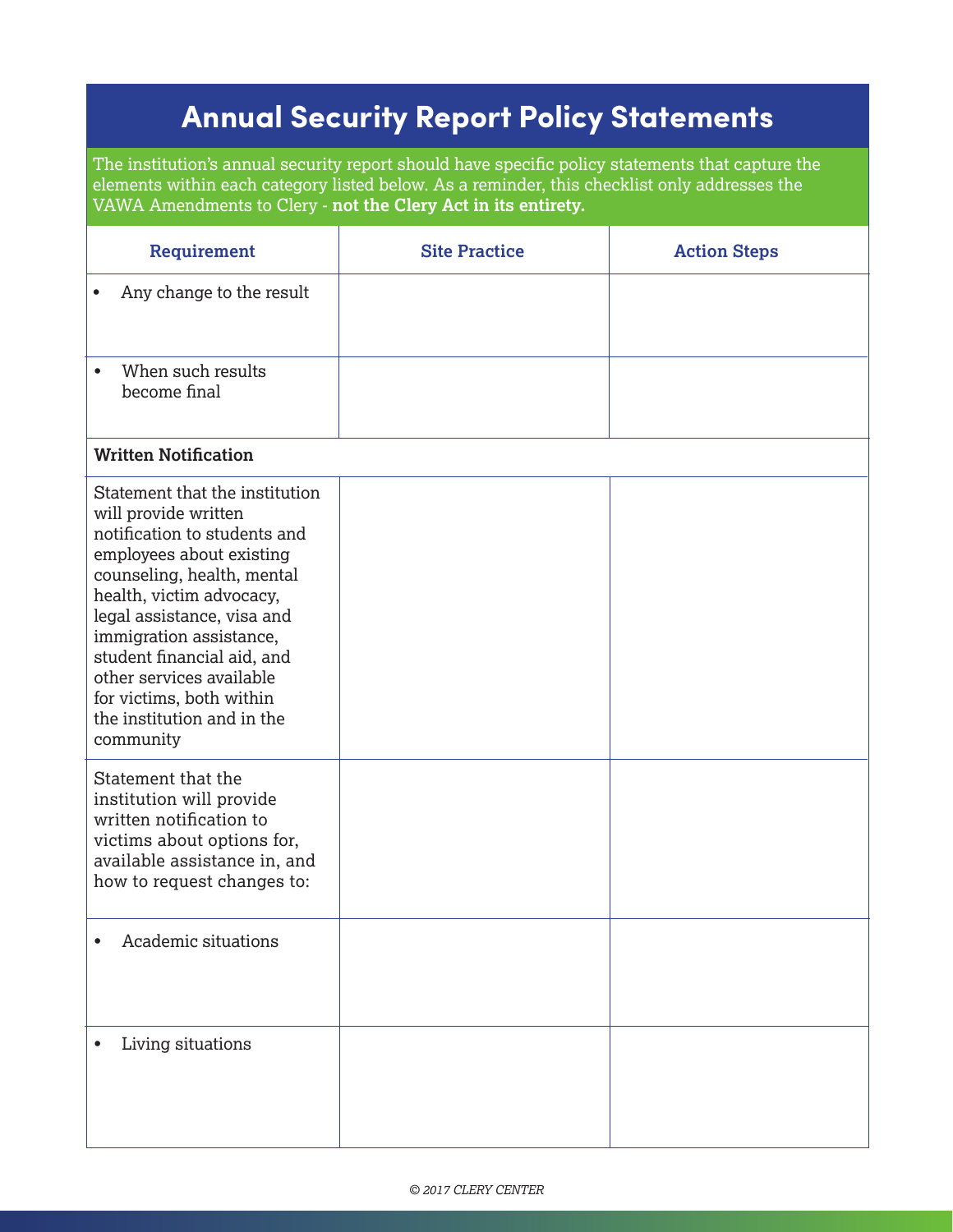| <b>Requirement</b>                                                                                                                                                                                                                                                                                                                                                                                         | <b>Site Practice</b>                                                                           | <b>Action Steps</b> |
|------------------------------------------------------------------------------------------------------------------------------------------------------------------------------------------------------------------------------------------------------------------------------------------------------------------------------------------------------------------------------------------------------------|------------------------------------------------------------------------------------------------|---------------------|
| <b>Written Notification</b>                                                                                                                                                                                                                                                                                                                                                                                |                                                                                                |                     |
| available assistance in, and how to request changes to:                                                                                                                                                                                                                                                                                                                                                    | Statement that the institution will provide written notification to victims about options for, |                     |
| <b>Transportation situations</b>                                                                                                                                                                                                                                                                                                                                                                           |                                                                                                |                     |
| Working situations                                                                                                                                                                                                                                                                                                                                                                                         |                                                                                                |                     |
| Protective measures                                                                                                                                                                                                                                                                                                                                                                                        |                                                                                                |                     |
| Accommodations or protective<br>measures are provided if the<br>victim requests them and if<br>they are reasonably available,<br>regardless of whether the<br>victim chooses to report the<br>crime to campus police or<br>local law enforcement                                                                                                                                                           |                                                                                                |                     |
| An explanation of<br>procedures for institutional<br>disciplinary action in cases<br>of alleged dating violence,<br>domestic violence, sexual<br>assault, or stalking                                                                                                                                                                                                                                      |                                                                                                |                     |
| A statement that, when a<br>student or employee reports<br>to the institution that the<br>student or employee has been<br>a victim of dating violence,<br>domestic violence, sexual<br>assault, or stalking, whether<br>the offense occurred on or<br>off-campus, the institution<br>will provide the student<br>or employee a written<br>explanation of the student's or<br>employee's rights and options |                                                                                                |                     |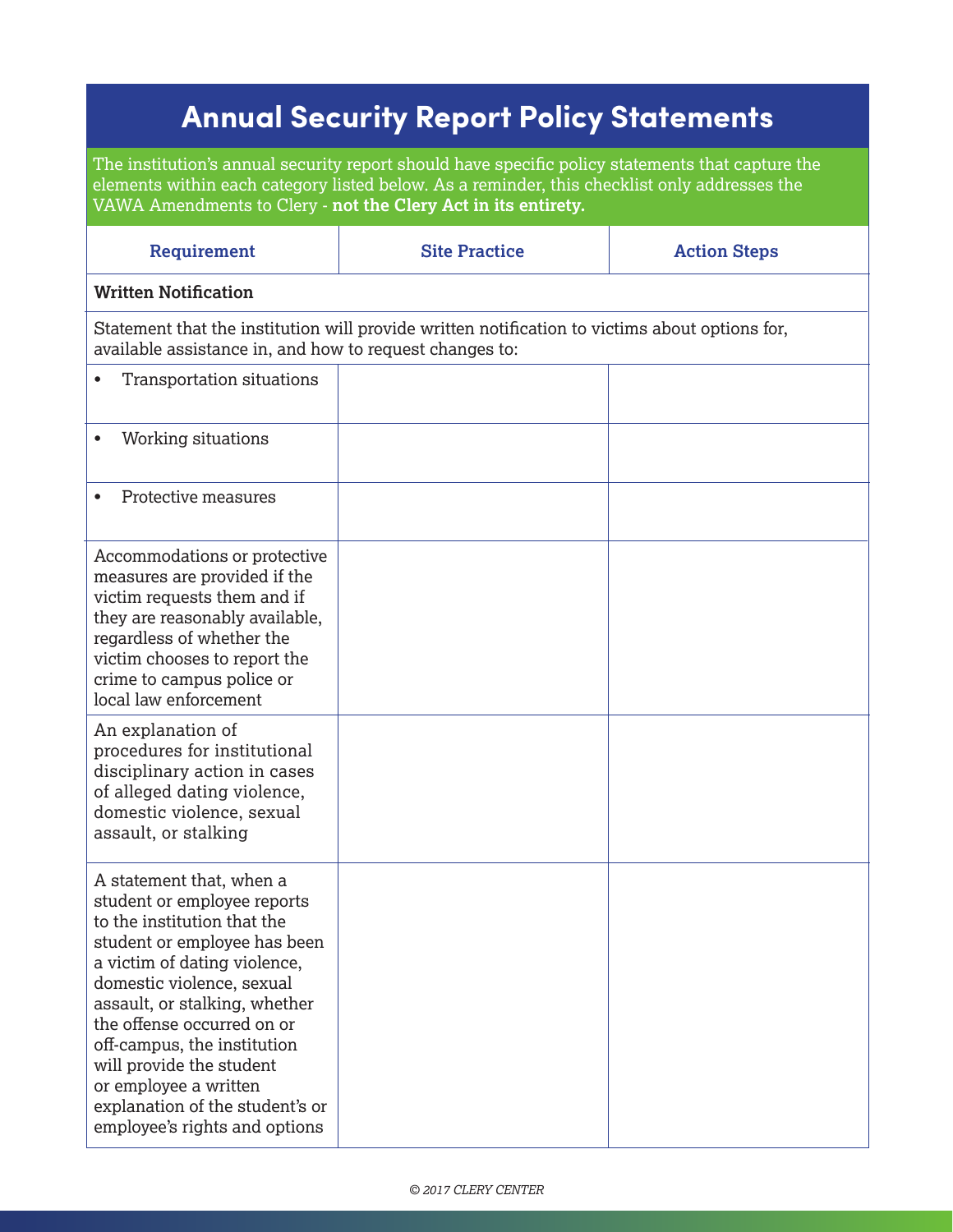т

The institution's annual security report should have specific policy statements that capture the elements within each category listed below. As a reminder, this checklist only addresses the VAWA Amendments to Clery - **not the Clery Act in its entirety.**

T

| <b>Requirement</b>                                                                                                                      | <b>Site Practice</b>                                                                                                                                                                                                                                                                                | <b>Action Steps</b> |
|-----------------------------------------------------------------------------------------------------------------------------------------|-----------------------------------------------------------------------------------------------------------------------------------------------------------------------------------------------------------------------------------------------------------------------------------------------------|---------------------|
|                                                                                                                                         | Programs to Prevent Dating Violence, Domestic Violence, Sexual Assault, & Stalking<br>See below for specific descriptions and definitions for "awareness programs," "bystander intervention,"<br>"ongoing prevention and awareness campaigns," "primary prevention programs," and "risk reduction." |                     |
|                                                                                                                                         | A description of the institution's educational programs and campaigns to promote the awareness<br>of dating violence, domestic violence, sexual assault, and stalking, that includes:                                                                                                               |                     |
| A statement that the<br>institution prohibits the<br>crimes of dating violence,<br>domestic violence, sexual<br>assault, and stalking   |                                                                                                                                                                                                                                                                                                     |                     |
| The definitions of these<br>$\bullet$<br>terms and of consent.<br>in reference to sexual<br>activity, in the applicable<br>jurisdiction |                                                                                                                                                                                                                                                                                                     |                     |
| A description of safe<br>and positive options for<br>bystander intervention                                                             |                                                                                                                                                                                                                                                                                                     |                     |
| Information on risk<br>reduction                                                                                                        |                                                                                                                                                                                                                                                                                                     |                     |
| A description of the institu-<br>tion's ongoing prevention and<br>awareness campaigns for<br>students and employees                     |                                                                                                                                                                                                                                                                                                     |                     |

*While this document contains a discussion of general legal principles and specific laws, it is neither intended to be given as legal advice nor as the practice of the law, and should not be relied upon as such. Before taking any action, always check with a licensed attorney in your jurisdiction to ensure compliance with the law.*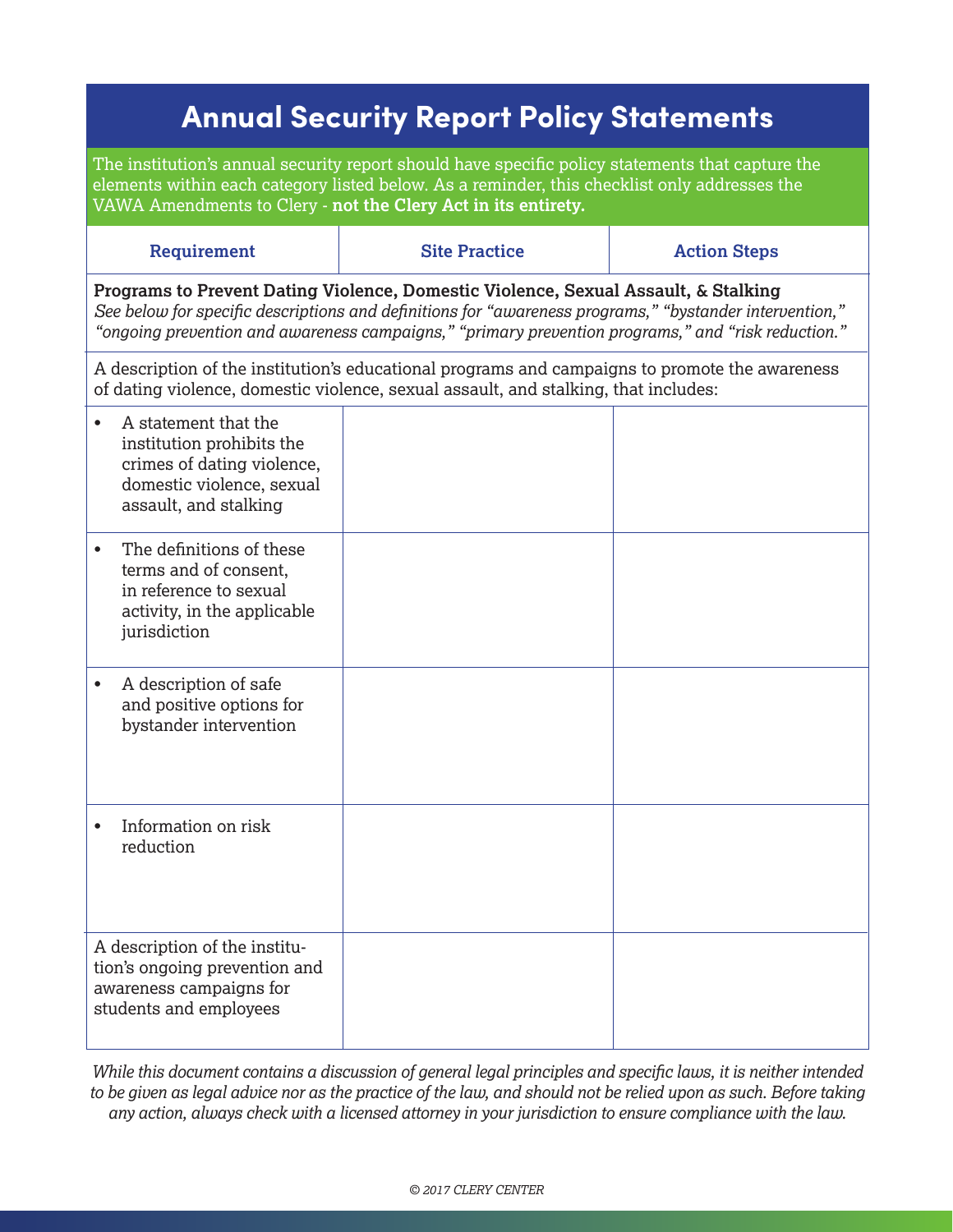## **Definitions & Terms:** VAWA Amendments to Clery

- **1. Sexual Assault:** An offense that meets the definition of rape, fondling, incest, or statutory rape as used in the FBI's UCR program.
- **2. Sex Offenses:** Any sexual act directed against another person, without the consent of the victim, including instances where the victim is incapable of giving consent.
	- **• Rape** The penetration, no matter how slight, of the vagina or anus with any body part or object, or oral penetration by a sex organ of another person, without the consent of the victim.
	- **• Fondling –** The touching of the private body parts of another person for the purpose of sexual gratification, without the consent of the victim, including instances where the victim is incapable of giving consent because of his/her age or because of his/her temporary or permanent mental incapacity.
	- **• Incest –** Sexual intercourse between persons who are related to each other within the degrees wherein marriage is prohibited by law.
	- **• Statutory Rape –** Sexual intercourse with a person who is under the statutory age of consent.
- **3. Domestic Violence:** A felony or misdemeanor crime of violence committed
	- By a current or former spouse or intimate partner of the victim;
	- By a person with whom the victim shares a child in common;
	- By a person who is cohabitating with, or has cohabitated with, the victim as a spouse or intimate partner;
	- By a person similarly situated to a spouse of the victim under the domestic or family violence laws of the jurisdiction in which the crime of violence occurred;
	- By any other person against an adult or youth victim who is protected from that person's acts under the domestic or family violence laws of the jurisdiction in which the crime of violence occurred.
- **4. Dating Violence:** Violence committed by a person who is or has been in a social relationship of a romantic or intimate nature with the victim.
	- The existence of such a relationship shall be determined based on the reporting party's statement and with consideration of the length of the relationship, the type of relationship, and the frequency of interaction between the persons involved in the relationship.
	- For the purposes of this definition, dating violence includes, but is not limited to, sexual or physical abuse or the threat of such abuse.
	- Dating violence does not include acts covered under the definition of domestic violence.
	- Any incident meeting this definition is considered a crime for the purposes of Clery Act reporting.
- **5. Stalking:** Engaging in a course of conduct directed at a specific person that would cause a reasonable person to
	- Fear for the person's safety or the safety of others; or
	- Suffer substantial emotional distress.

For the purposes of this definition:

- *• Course of conduct* means two or more acts, including, but not limited to, acts in which the stalker directly, indirectly, or through third parties, by any action, method, device, or means, follows, monitors, observes, surveils, threatens, or communicates to or about a person, or interferes with a person's property.
- *Reasonable person* means a reasonable person under similar circumstances and with similar identities to the victim.
- *• Substantial emotional distress* means significant mental suffering or anguish that may, but does not necessarily, require medical or other professional treatment or counseling.
- Any incident meeting this definition is considered a crime for the purposes of Clery Act reporting.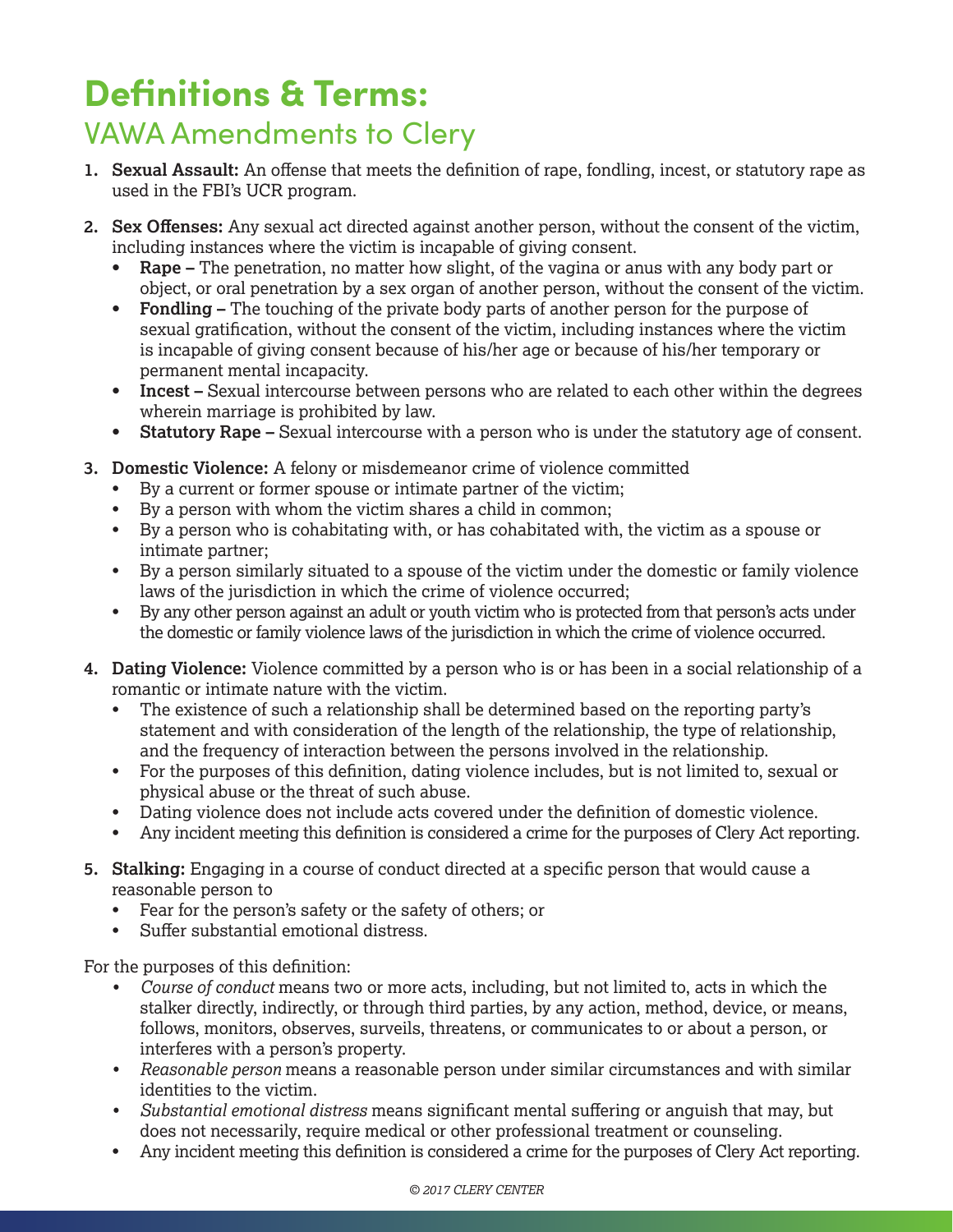# **Definitions & Terms:**

#### VAWA Amendments to Clery

- **6. Programs to prevent dating violence, domestic violence, sexual assault, and stalking:**  Comprehensive, intentional, and integrated programming, initiatives, strategies, and campaigns intended to end dating violence, domestic violence, sexual assault, and stalking that:
	- Are culturally relevant, inclusive of diverse communities and identities, sustainable, responsive to community needs, and informed by research or assessed for value, effectiveness, or outcome; and
	- Consider environmental risk and protective factors as they occur on the individual, relationship, institutional, community, and societal levels

Programs to prevent dating violence, domestic violence, sexual assault, and stalking include both primary prevention and awareness programs directed at incoming students and new employees and ongoing prevention and awareness campaigns directed at students and employees.

- **7. Awareness programs:** Community-wide or audience specific programming, initiatives, and strategies that increase audience knowledge and share information and resources to prevent violence, promote safety, and reduce perpetration.
- **8. Bystander intervention:** Safe and positive options that may be carried out by an individual or individuals to prevent harm or intervene when there is a risk of dating violence, domestic violence, sexual assault, or stalking;

Bystander intervention includes:

- Recognizing situations of potential harm
- Understanding institutional structures and cultural conditions that facilitate violence, overcoming barriers to intervening, identifying safe and effective intervention options, and taking actions to intervene
- **9. Ongoing prevention and awareness campaigns:** Programming, initiatives, and strategies that are sustained over time and focus on increasing understanding of topics relevant to and skills for addressing dating violence, domestic violence, sexual assault, and stalking, using a range of strategies with audiences throughout the institution.
- **10. Primary prevention programs:** Programming, initiatives, and strategies informed by research or assessed for value, effectiveness, or outcome that are intended to stop dating violence, domestic violence, sexual assault, and stalking before they occur through the promotion of positive and healthy behaviors that foster healthy, mutually respectful relationships and sexuality, encourage safe bystander intervention, and seek to change behavior and social norms in healthy and safe directions.
- **11. Risk reduction:** Options designed to decrease perpetration and bystander inaction, and to increase empowerment for victims in order to promote safety and to help individuals and communities address conditions that facilitate violence.
- **12. Prompt, fair, and impartial proceeding:** A proceeding that is completed within reasonably prompt timeframes designated by an institution's policy, including a process that allows for the extension of timeframes for good cause and with written notice to the accuser and the accused of the delay and the reason for the delay;

Conducted in a manner that:

- Is consistent with the institution's policies and transparent to the accuser and accused;
- Includes timely notice of meetings at which the accuser or accused, or both, may be present; and
- Provides timely and equal access to the accuser, the accused, and appropriate officials to any information that will be used during informal and formal disciplinary meetings and hearings; and
- Conducted by officials who do not have a conflict of interest or bias for or against the accuser or the accused.

#### *© 2017 CLERY CENTER*